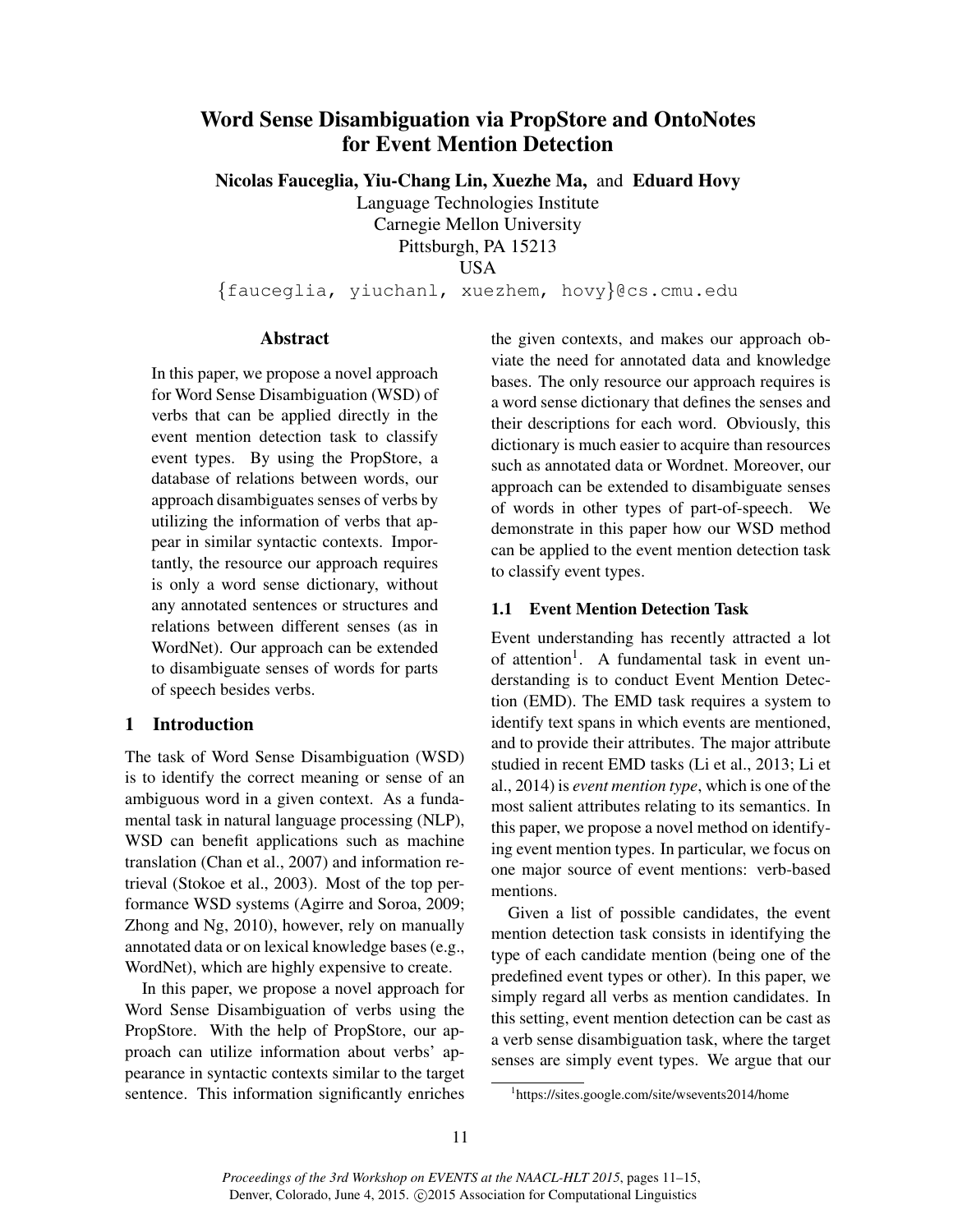method is especially suitable for this task because it naturally captures argument information (which is proven to be important in previous tasks) in a distributional manner.

#### 2 The PropStore

The PropStore is a proposition knowledge base, essentially a triple store implemented as a database of relations between words, created using Wikipedia articles.

Each relation is represented in the form of a triple of two words connected by a relation:

$$

$$

Each word is an instance in the PropStore dictionary, and consists of its original form, as present in the text<sup>2</sup>, the POS, lemma, and language. Each triple can occur one or thousands of times in the corpus. For each occurrence of a triple in a sentence, we store a new entry in the PropStore with that information.

The PropStore supports different types of relations, including dependency, semantic role, etc., and for each type, many values, including *nsubj*, *dobj*, etc. The current implementation of the Prop-Store uses just a single type of relation: dependency.

The source of the triples is every Wikipedia article available for each supported language. Each article is parsed and POS tagged using the Fanse Dependency Parser (Tratz and Hovy, 2011). For each triple occurrence in the corpus, we store the source article title, the sentence number, and the position of the child word in the sentence. This way, for every occurrence of a triple within a sentence, we can re-build the sentence, and also we can distinguish between two occurrences of the same triple in a sentence, allowing us to chain two or more triples in a tree configuration.

With this structure we can query the database to retrieve, for example, all sentences with a particular relation configuration; all verbs which have a particular *dobj*; all subjects of a given verb; two or more siblings of a shared head; or more complicated configurations, with their frequencies.



*Figure 1: Dependency tree and POS tags for the example sentence.*



*Figure 2:* Sig(express, X)

Previous work us=ed a similar PropStore approach to build a Structured Distributional Semantics Model for event coreference (Goyal et al., 2013).

#### 3 Our Approach for WSD

In the following, we use  $X = x_1, x_2, \ldots, x_n$  to denote a generic sentence. For a given sentence X and a word  $x \in X$  which we want to disambiguate, we define the signature of  $x$  in  $X$ ,  $Sig(x, X)$ , as a "small part" of the dependency parse of  $X$  including  $x$ . For example, the sentence *They express these packages to corporate headquarters* is shown in Figure 1 along with its dependency tree, and Figure 2 gives the signature of *express*,  $Sig(express, X)$ , in this sentence.

Suppose  $x$  has  $m$  different senses in a dictionary (e.g., OntoNotes),  $v_1, \ldots, v_m$ , our task is to predict the correct sense of  $x$  in the given sentence X. This is done by selecting the sense with the highest score:

$$
v^* = \operatorname*{argmax}_{v} score(v, x, X)
$$

To simplify the model, we restrict the score function only to the signature of  $x$ :

$$
score(v, x, X) = score(v, Sig(x, X))
$$

which means we only use the context information within the signature of  $Sig(x, X)$ , ignoring other information.

<sup>&</sup>lt;sup>2</sup> except for normalized expressions such as numbers, punctuation and foreign words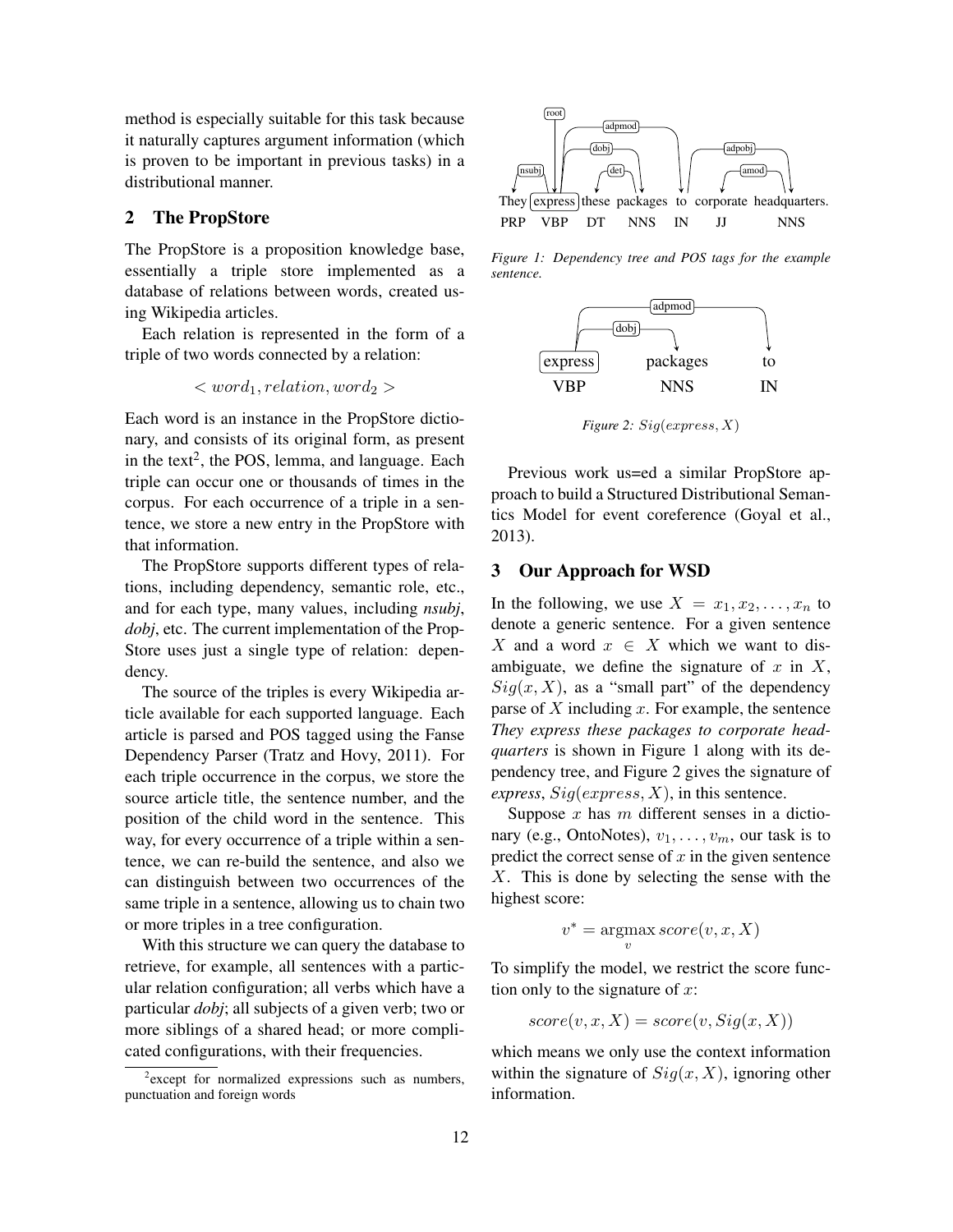#### 3.1 WSD Algorithm via PropStore

The intuition of our approach is that verbs which appear in the same signature should have similar senses. Based on this assumption, we can define the score function  $score(v, Sig(x, X))$  by two steps: first querying PropStore to collect all the verbs that appear in the same signature of  $Sig(x, X)$ ; second defining the similarity measure for two words:  $sim(x_1, x_2)$ .

Specifically, to disambiguate verb  $x \in X$ , we first query PropStore to get the list of verb candidates:

$$
W(Sig(x, X)) = \{w : Sig(w, X) \in PropStore\}
$$

Here  $W(Siq(x, X))$  is the set of all the verbs which appear in the same signature  $Sig(x, X)$ . Besides the verb list, we can also get the weight (frequency)  $\theta(w)$  of each verb  $w \in$  $W(Sig(x, X))$  from PropStore.

With the list of verb candidates and their weights, we can define the score function as follows:

$$
score(v, Sig(x, X)) = \sum_{w \in W} Sim(v, w)\theta(w)
$$

where  $Sim(v, w)$  is a function to measure the similarity between a verb  $w$  and a word sense  $v$  of  $x$ .

To define this similarity function  $Sim(v, w)$ , we utilize the short description of word sense  $v$ in the dictionary. We extract all the verbs in the short description of word sense  $v$  and denote it as  $W(v)$ . Then

$$
Sim(v, w) = \frac{1}{|W(v)|} \sum_{w' \in W(v)} sim(w, w')
$$

where  $sim(w_1, w_2)$  is the similarity function between two verbs. To summarize, we define the similarity between a verb and a word sense as the average similarities between the verb and all the verbs which appear in the short description of this word sense.

Now, there are three remaining problems to resolve to complete the WSD algorithm:

1. How to extract signature structure  $Sig(x, X)$ for the verb  $x$  in the given sentence  $X$ .

- 2. How to query PropStore to obtain the set of verb candidates  $W(Sig(x, X))$ .
- 3. How to measure similarity between two verbs  $sim(w_1, w_2)$ .

#### 3.1.1 Extract Signature

For the first problem, the signature of a word is extracted by applying syntactic rules. Currently, we only extract the objects and prepositional modifiers (if any exist) of the verb we want to disambiguate. In the examples shown in Section 4, the signatures extracted by our simple rules perform well.

#### 3.1.2 PropStore Query

For the second one, we query PropStore with  $Sig(x, X)$  to get the lemmas of all the verbs that occur in the same signature structure as the target one. After querying PropStore, it returns a list of top  $k$  candidate words (verbs)  $W = \{w_1, w_2, ..., w_k\}$  with their corresponding frequency of occurrence in descending order. For example, for the *head-and-children* template, which consists of a target head node, and two or more children, linked through a relation, we should formulate the query as follows:

rel1 = ('dobj', ('N', 'package'))  $rel2 = ('adpmod', ('IN', 'to '))$  $sig = head\_and\_children('V',\text{ rel1 },\text{ rel2 })$  $verbs = property ( sig)$ 

Then we obtain a list of verbs occurring in contexts with 'package' (POS: N) as direct object and a 'adpmod' dependency relation pointing to 'to' (POS: IN) along with their frequencies.

#### 3.1.3 Word Vectors

To measure the similarity between two words, we compute the distance between their corresponding word vectors which are trained by the word2vec continuous bag of words model (Mikolov et al., 2013). For training, we ran 15 iterations for vectors with 50 dimensions and a window size of 8, with 25 negative examples and the downsampling threshold being  $1e^{-4}$ . Slightly different from typical training methods, we treat the same word with different POS tags as different words so they do not share the same vector. In other words,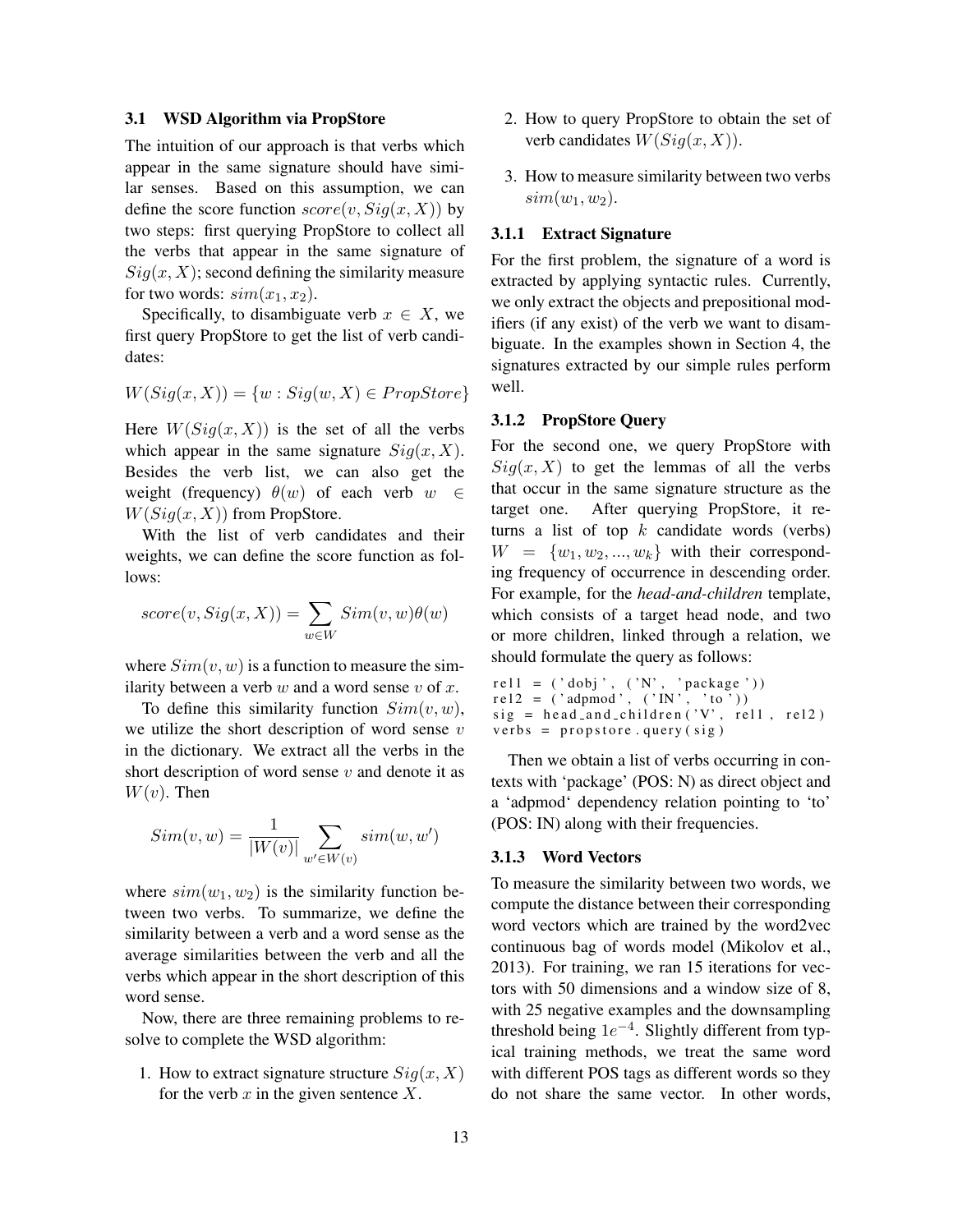mail.noun and mail.verb are two different vectors instead of one. This is reasonable for doing WSD because distinct POS implies distinct senses. Accordingly, the distance between two words can be calculated by their Euclidean distance in the vector space:

$$
dist(w_1, w_2) = \|\mathbf{v_1} - \mathbf{v_2}\|
$$

and the similarity can be defined as the negative of distance:

$$
sim(w_1, w_2) = -dist(w_1, w_2)
$$

#### 4 Example Results

In this section, we provide three example sentences to illustrate our WSD approach and show the corresponding result. From OntoNotes, *"express-v"* has the following three senses:

- "convey, show, state in some form"
- "press out physically"
- "to mail or post something via a rapid method"

An example sentence for the third sense is *"X = They* express *these packages to corporate headquarters."*. Its signature,  $Sig(express, X)$ , was previously shown in Fig 1 and Fig 2. The signature is composed of two *triples*, < express, dobj, packages > and  $\langle$  express, adpmod, to  $>$  with their first words anchored together. We then query the PropStore to get the set of candidate verbs  $W(Sig(express, X))$  and their corresponding weight (frequency)  $\theta(w)$  for each verb  $w \in W(Siq(express, X))$  in descending order.

The resulting top 5 words and their weights are shown in Table 1. The most frequent word in PropStore that occurs in the same signature as  $Sig(express, X)$  is "*deliver*", which does make sense because *"deliver packages to"* is a common usage and it provides hints to disambiguate the sense of *"express"*. (*"deliver"* here is semantically closer to sense3 than the others.)

After applying the WSD algorithm mentioned in Sec 3.1, we obtain the result shown in Table 2.

| word    | frequency | $v_i$  | $-Score(v_i)$ |
|---------|-----------|--------|---------------|
| deliver | 76        | sense1 | 9922.32       |
| offer   | 35        | sense2 | 10069.5       |
| provide | 28        | sense3 | 9236.79       |
| send    | 25        |        |               |
| sell    | 20        |        |               |

*Table 1: Top 5 words in* W(Sig(express, X)) *and their frequency.*

*Table 2:* −Score(vi) *obtained from the WSD algorithm.*

We use the value of  $-Score(s_i)$  for reading convenience. Therefore, the best sense is given by the lowest score. In this example sentence, the best sense for *"express"* is sense3.

Another example sentence for the first sense of express is *"X' = Picasso's Guernica vividly* expresses *the horrors of war."*. The signature and WSD results are shown in Fig 3, Table 3 and Table 4, respectively.

The last example is *"X" = She* pronounced *her first syllables at six months."*, where *"pronounce"* is the word to disambiguate. From OntoNotes, *"pronounce-v"* has two senses: "utter in a certain way"(sense1) and "pronounce judgement on"(sense2). Fig 4, Table 5 and Table 6 shows the corresponding siganture and results.



*Figure 3:*  $Sig(express, X')$ 

| frequency            | $v_i$                   | $-Score(v_i)$                      |
|----------------------|-------------------------|------------------------------------|
|                      | sense1                  | 202.49                             |
|                      | sense2                  | 216.91                             |
|                      |                         | 206.43                             |
|                      |                         |                                    |
| Table 3: Top 5 words |                         | Table 4: $-Score(v_i)$ ob-         |
|                      | in $W(Sia ommaae, V'))$ | sense3<br>tained from our WSD algo |

*in*  $W(Sig(express, X'))$ *and their frequency.*

*tained from our WSD algorithm.*